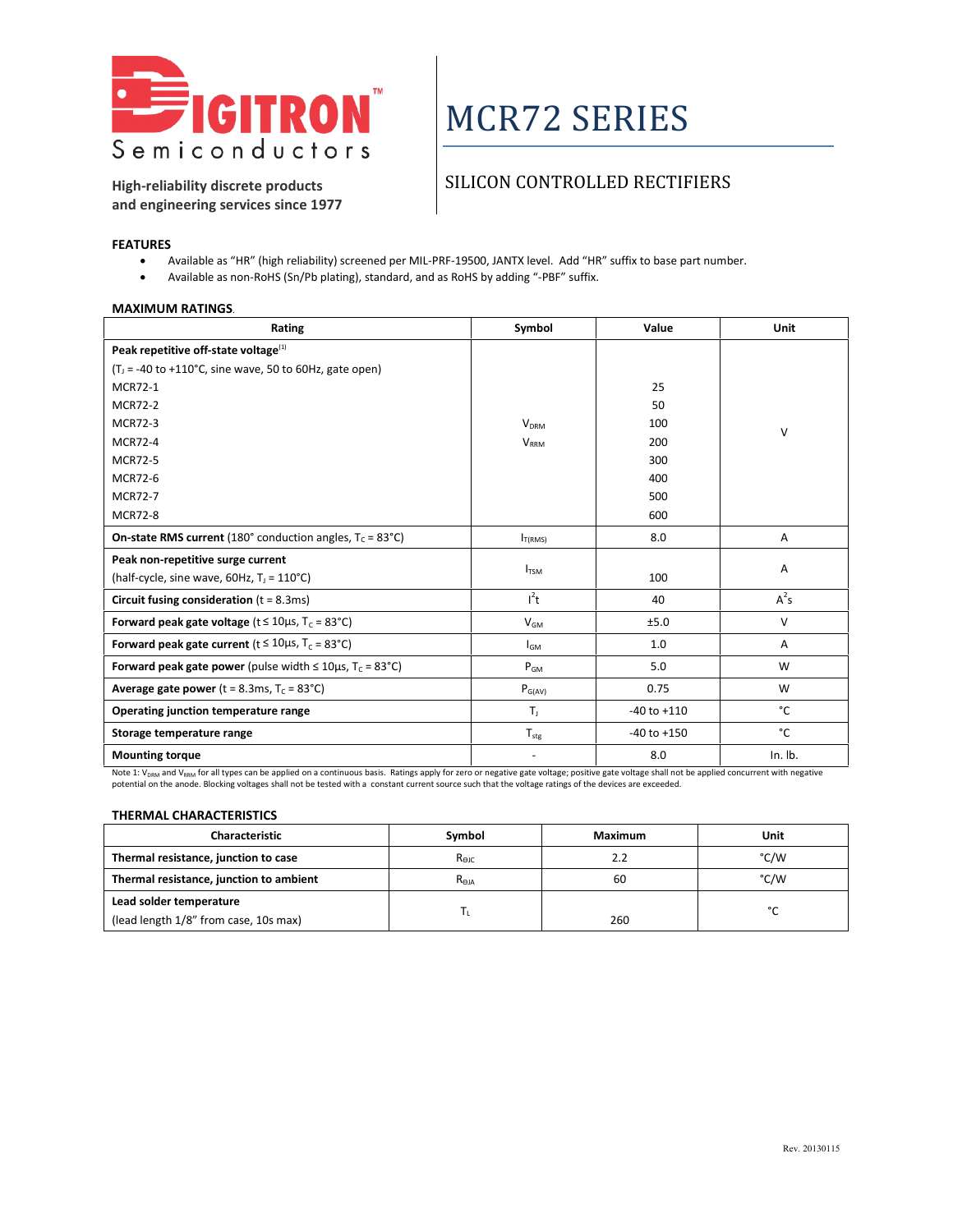

# MCR72 SERIES

### SILICON CONTROLLED RECTIFIERS

**High-reliability discrete products and engineering services since 1977**

### **ELECTRICAL CHARACTERISTICS** ( $T<sub>j</sub> = 25$ °C unless otherwise specified)

| Characteristic                                                                                     | Symbol           | Min                      | <b>Typ</b> | Max                      | <b>Unit</b> |
|----------------------------------------------------------------------------------------------------|------------------|--------------------------|------------|--------------------------|-------------|
| OFF CHARACTERISTICS                                                                                |                  |                          |            |                          |             |
| Peak forward or reverse blocking current <sup>(2)</sup>                                            |                  |                          |            |                          |             |
| ( $V_{AK}$ = Rated $V_{DRM}$ or $V_{RRM}$ , $R_{GK}$ = 1k $\Omega$ )                               | I <sub>DRM</sub> |                          |            |                          |             |
| $T_c = 25^{\circ}C$                                                                                | <b>IRRM</b>      |                          |            | 10                       | μA          |
| $T_c = 110^{\circ}C$                                                                               |                  |                          |            | 500                      |             |
| <b>ON CHARACTERISTICS</b>                                                                          |                  |                          |            |                          |             |
| Peak forward on-state voltage                                                                      | V <sub>TM</sub>  |                          |            |                          | $\vee$      |
| ( $ITM = 16A$ , pulse width $\leq 1$ ms, duty cycle $\leq 2\%$ )                                   |                  |                          | 1.7        | 2.0                      |             |
| Gate trigger current (continuous $dc$ ) <sup>(3)</sup>                                             |                  |                          |            |                          |             |
| $(V_D = 12V, R_1 = 100\Omega)$                                                                     | $I_{GT}$         |                          | 30         | 200                      | μA          |
| Gate trigger voltage (continuous dc) $(3)$                                                         |                  |                          |            |                          |             |
| $(V_D = 12V, R_1 = 100\Omega)$                                                                     | V <sub>GT</sub>  | $\overline{\phantom{a}}$ | 0.5        | 1.5                      | $\vee$      |
| Gate non-trigger voltage                                                                           |                  |                          |            |                          | $\vee$      |
| $(V_D = 12V, R_L = 100\Omega, T_J = 110^{\circ}C)$                                                 | $V_{GD}$         | 0.1                      |            |                          |             |
| <b>Holding current</b>                                                                             |                  |                          |            |                          |             |
| $(V_D = 12V$ , gate open, initiating current = 200mA)                                              | Iн               |                          |            | 6.0                      | mA          |
| Gate controlled turn-on time                                                                       |                  |                          |            |                          |             |
| ( $V_D$ = Rated $V_{DRM}$ , $I_{TM}$ = 16A, $I_G$ = 2mA)                                           | $t_{gt}$         |                          | 1.0        | $\overline{\phantom{a}}$ | μs          |
| <b>DYNAMIC CHARACTERISTICS</b>                                                                     |                  |                          |            |                          |             |
| Critical rate of rise of off-state voltage                                                         |                  |                          |            |                          |             |
| ( $V_D$ = rated $V_{DRM}$ , $R_{GK}$ = 1k $\Omega$ , T <sub>J</sub> = 110°C, exponential waveform) | dv/dt            |                          | 10         |                          | $V/\mu s$   |

Note 2. Ratings apply for negative gate voltage or R<sub>GK</sub> = 1kΩ. Devices shall not have a positive gate voltage concurrently with a negative voltage on the anode. Devices should not be tested with<br>a constant current not in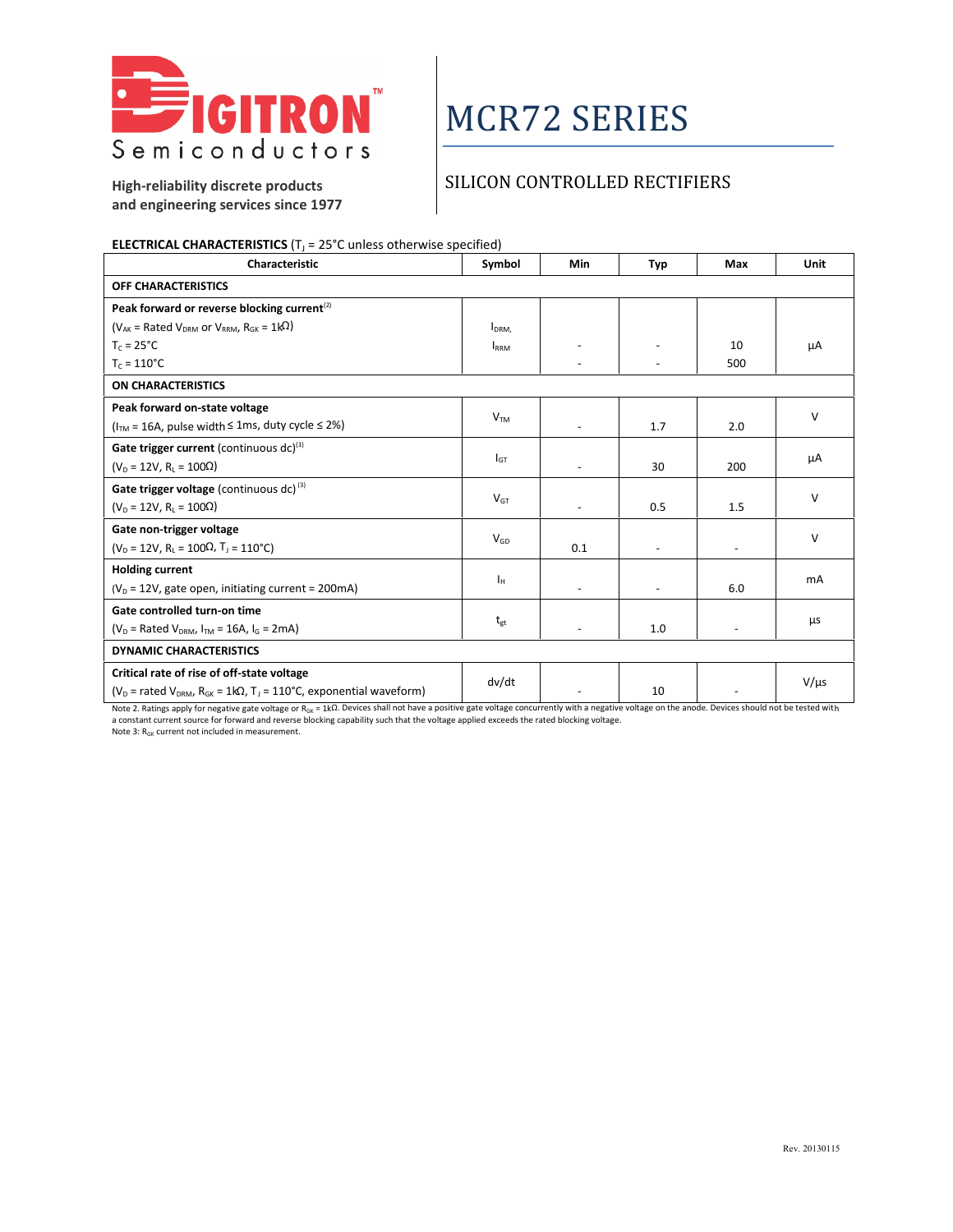

## MCR72 SERIES

**High-reliability discrete products and engineering services since 1977**

## SILICON CONTROLLED RECTIFIERS

### **MECHANICAL CHARACTERISTICS**

| Case:    | <b>TO-220AB</b>             |
|----------|-----------------------------|
| Marking: | Body painted, alpha-numeric |
| Pin out: | See below                   |



|    | TO-220AB |       |        |             |
|----|----------|-------|--------|-------------|
|    | Inches   |       |        | Millimeters |
|    | Min      | Max   | Min    | Max         |
| А  | 0.575    | 0.620 | 14.600 | 15.750      |
| В  | 0.380    | 0.405 | 9.650  | 10.290      |
| С  | 0.160    | 0.190 | 4.060  | 4.820       |
| D  | 0.025    | 0.035 | 0.640  | 0.890       |
| F  | 0.142    | 0.147 | 3.610  | 3.730       |
| G  | 0.095    | 0.105 | 2.410  | 2.670       |
| н  | 0.110    | 0.155 | 2790   | 3.930       |
| J  | 0.014    | 0.022 | 0.360  | 0.560       |
| κ  | 0.500    | 0.562 | 12.700 | 14.270      |
| L  | 0.045    | 0.055 | 1.140  | 1.390       |
| N  | 0.190    | 0.210 | 4830   | 5.330       |
| Q  | 0.100    | 0.120 | 2.540  | 3.040       |
| R  | 0.080    | 0.110 | 2.040  | 2.790       |
| S  | 0.045    | 0.055 | 1.140  | 1.390       |
| т  | 0.235    | 0.255 | 5.970  | 6.480       |
| U. |          | 0.050 |        | 1.270       |
| ۷  | 0.045    |       | 1.140  |             |
| Z  |          | 0.080 |        | 2.030       |